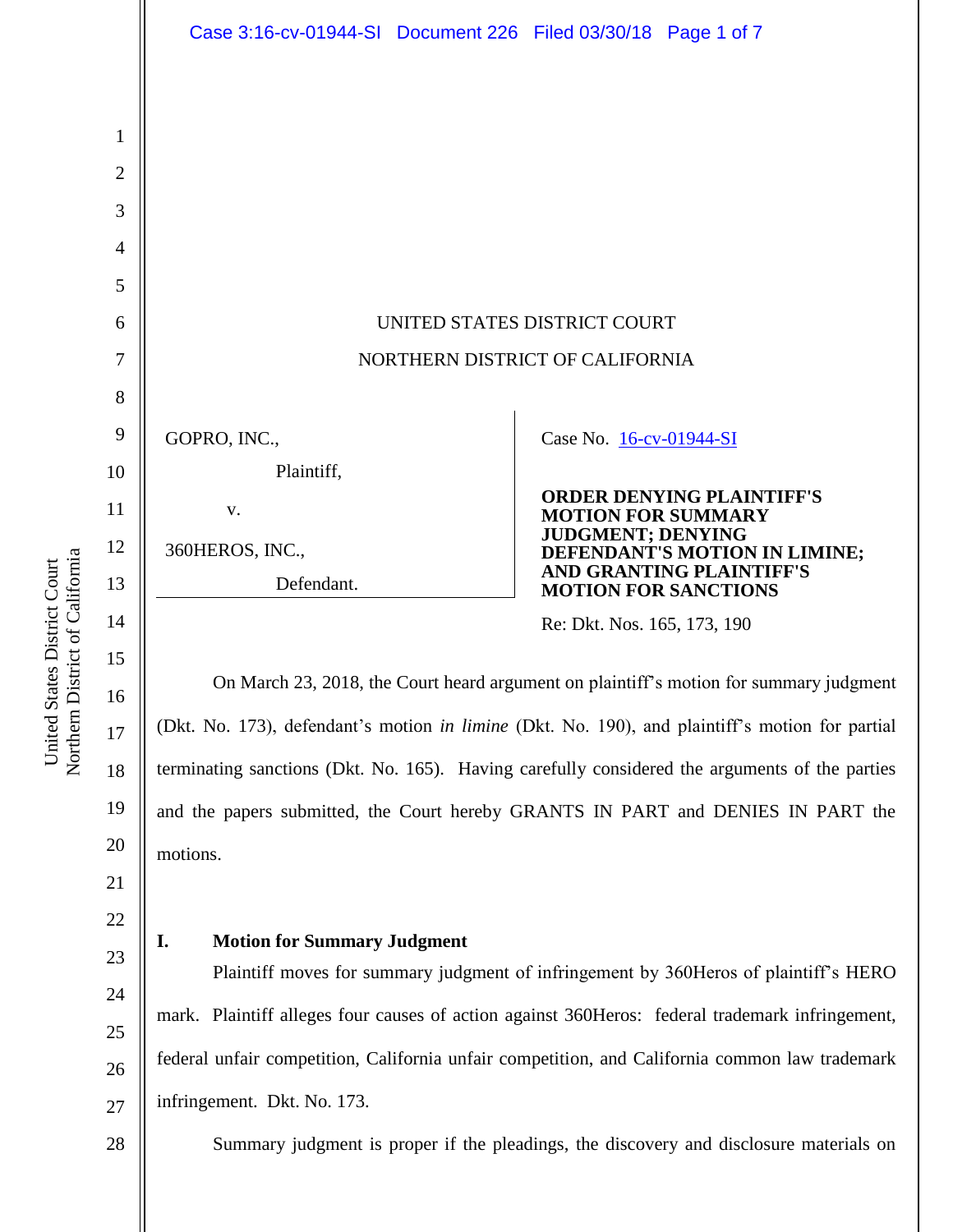#### Case 3:16-cv-01944-SI Document 226 Filed 03/30/18 Page 2 of 7

1

2

3

4

5

6

7

8

9

10

11

12

13

14

15

16

17

18

19

20

21

22

23

24

25

file, and any affidavits show that there is no genuine dispute as to any material fact and that the movant is entitled to judgment as a matter of law. *See* Fed. R. Civ. P. 56(a). The moving party bears the initial burden of demonstrating the absence of a genuine issue of material fact. *Celotex Corp. v. Catrett*, 477 U.S. 317, 323 (1986). The moving party, however, has no burden to disprove matters on which the non-moving party will have the burden of proof at trial. The moving party need only demonstrate to the Court that there is an absence of evidence to support the non-moving party's case. *Id.* at 325.

Once the moving party has met its burden, the burden shifts to the non-moving party to "designate 'specific facts showing that there is a genuine issue for trial.'" *Id.* at 324 (quoting then Fed. R. Civ. P. 56(e)). To carry this burden, the non-moving party must "do more than simply show that there is some metaphysical doubt as to the material facts." *Matsushita Elec. Indus. Co., Ltd. v. Zenith Radio Corp.*, 475 U.S. 574, 586 (1986). "The mere existence of a scintilla of evidence . . . will be insufficient; there must be evidence on which the jury could reasonably find for the [non-moving party]." *Anderson v. Liberty Lobby, Inc.*, 477 U.S. 242, 252 (1986).

In deciding a summary judgment motion, the Court must view the evidence in the light most favorable to the non-moving party and draw all justifiable inferences in its favor. *Id.* at 255. "Credibility determinations, the weighing of the evidence, and the drawing of legitimate inferences from the facts are jury functions, not those of a judge . . . ruling on a motion for summary judgment . . . ." *Id.* However, conclusory, speculative testimony in affidavits and moving papers is insufficient to raise genuine issues of fact and defeat summary judgment. *Thornhill Publ'g Co., Inc. v. Gen. Tel. & Elec. Corp.*, 594 F.2d 730, 738 (9th Cir. 1979). The evidence the parties present must be admissible. Fed. R. Civ. P. 56(c)).

26 27 28 Plaintiff claims defendant willfully infringed GoPro's HERO mark by using "360Heros" in relation to defendant's products. Plaintiff seeks disgorgement of defendant's profits. Defendant argues plaintiff cannot prove a likelihood of confusion and that plaintiff acquiesced to defendant's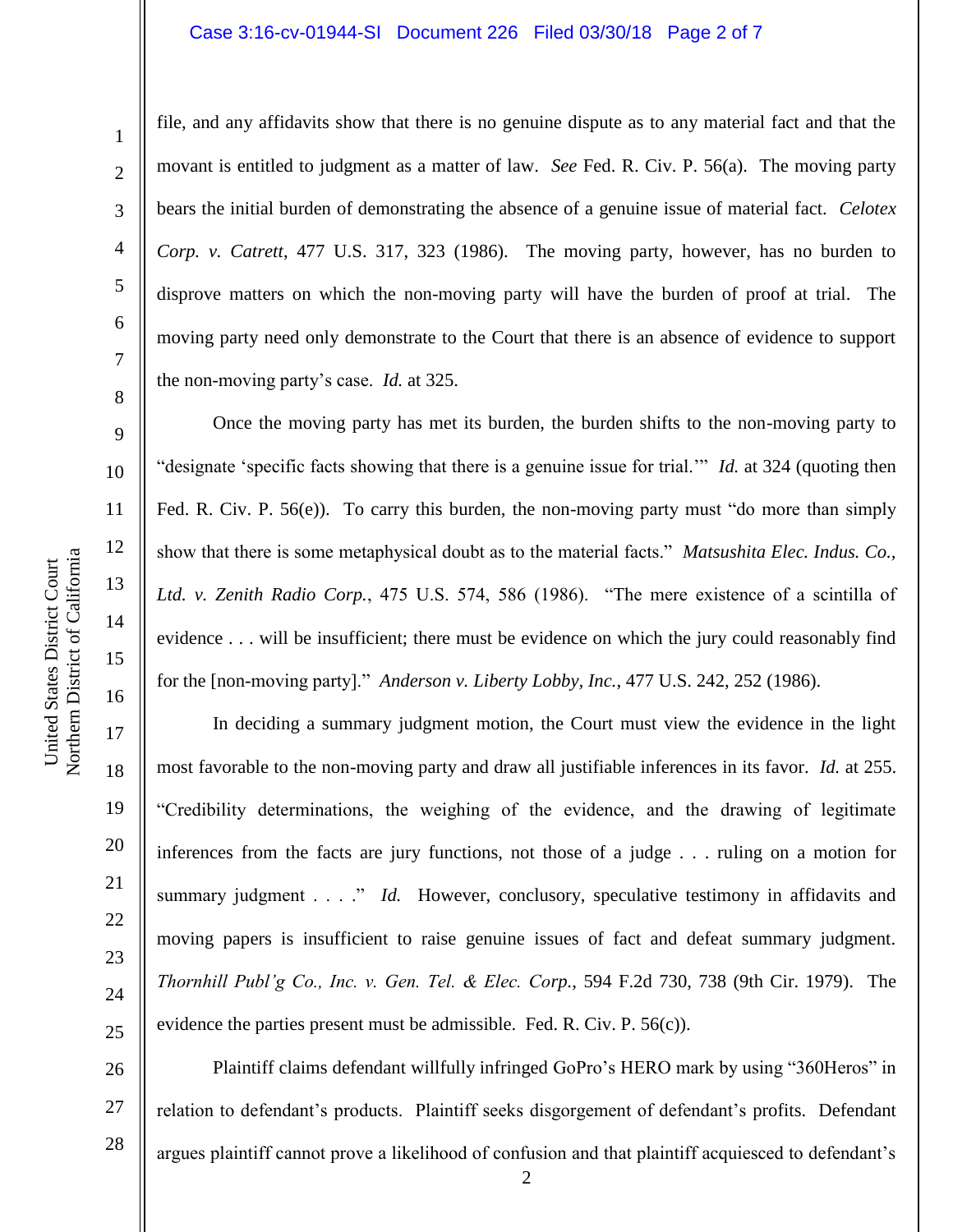use of the mark. $1$ 

1

2

3

4

5

6

7

8

9

10

11

12

13

14

15

16

17

18

19

20

21

22

23

24

"The [Lanham] Act allows for civil liability against '[a]ny person who, on or in connection with any goods or services, ... uses in commerce any word, term, name, symbol, or device, or any combination thereof ..., which (A) is likely to cause confusion ... as to the origin, sponsorship, or approval' of the goods or services." *Entrepreneur Media, Inc. v. Smith*, 279 F.3d 1135, 1140 (9th Cir. 2002) (citing 15 U.S.C. 1125(a)(1)) (emphasis in original).

"To prevail on its Lanham Act trademark claim, a plaintiff 'must prove: (1) that it has a protectable ownership interest in the mark; and (2) that the defendant's use of the mark is likely to cause consumer confusion.'" *Rearden LLC v. Rearden Commerce, Inc.*, 683 F.3d 1190, 1202 (9th Cir. 2012) (citation omitted). The parties do not dispute plaintiff's protectable ownership interest in the mark. Accordingly, the Court will analyze only the likelihood of confusion.

"The test for likelihood of confusion is whether a 'reasonably prudent consumer' in the marketplace is likely to be confused as to the origin of the good or service bearing one of the marks." *Dreamwerks Production Group, Inc. v. SKG Studio*, 142 F.3d 1127, 1129 (9th Cir. 1998).

The 9th Circuit has developed eight factors to help determine the likelihood of confusion:

(1) The strength of plaintiff's trademark; (2) the similarity of the marks; (3) the proximity or relatedness of the goods or services; (4) defendant's intent in selecting the mark; (5) evidence of actual confusion; (6) the marketing channels used; (7) the likelihood of expansion of product lines; and, (8) the degree of care consumers are likely to exercise.

*AMF, Inc. v. Sleekcraft Boats*, 599 F.2d 341, 348–49 (9th Cir.1979). "This multi-factor approach must be applied in a flexible fashion" and should not be used as a "rote checklist." *Rearden*, 683 F.3d at 1209. There is no particular number of factors required to be present for summary judgment to be warranted. *Entrepreneur*, 279 F.3d at 1141. "Although the *Sleekcraft* test plays an

25 26

 $\overline{a}$ 

<sup>27</sup> 28 1 Plaintiff's claims for federal unfair competition and the related state law claims are, for purposes of this motion, dependent on the validity of its Lanham Act claims. Thus only the latter will be discussed here.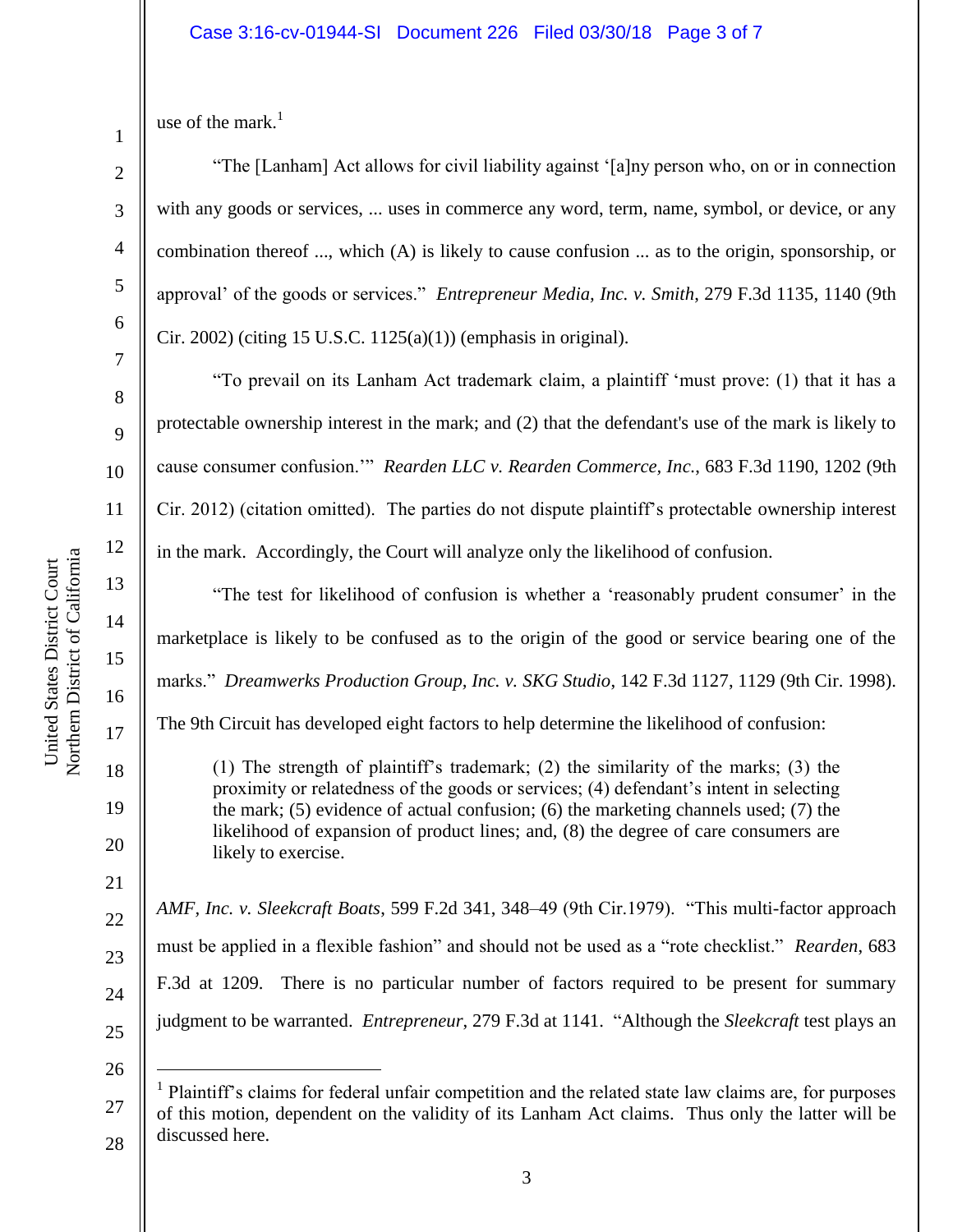important role in the analysis of whether a likelihood of confusion exists, '[i]t is the totality of facts in a given case that is dispositive.'" *Id.* at 1140 (citation omitted).

Because of the intensely factual nature of trademark disputes, summary judgment is generally disfavored in the trademark arena. *Interstellar Starship Servs., Ltd. v. Epix Inc*., 184 F.3d 1107, 1109 (9th Cir. 1999); *Levi Strauss & Co. v. Blue Bell, Inc*., 778 F.2d 1352, 1356 (9th Cir. 1985) ("For instance, trial courts disfavor deciding trademark cases in summary judgments because the ultimate issue is so inherently factual.").

8 9 10 11 The Court has analyzed the *Sleekcraft* factors and finds, at a minimum, that defendant raises material issues of fact as to numerous of the factors. The question of whether plaintiff's claim should succeed is a question for the jury. Accordingly, the Court DENIES plaintiff's motion for summary judgment.

## **II. Defendant's Motion** *in Limine*

Defendant has filed a motion *in limine* to exclude the testimony of Mr. Derek Duarte, plaintiff's forensic analysis expert. Dkt. No. 190. Defendant contends Mr. Duarte's testimony should be excluded because Mr. Duarte is unqualified and his proposed testimony is irrelevant. The Court finds, on the record before it, that Mr. Duarte is qualified to testify on these matters. Mr. Duarte is the President of BlackStone Discovery; he has overseen BlackStone's Digital Forensics division since 2014; and he has managed at least fifty forensic investigations involving Skype communications. Mr. Duarte is a licensed attorney in California and has completed coursework in programming and computer science. He is also a certified computer programmer. The Court finds Mr. Duarte's proposed testimony directly relevant to the authenticity of the disputed Skype conversation. Defendant's motion is DENIED. This denial is without prejudice to specific objections at trial.

Northern District of California Northern District of California United States District Court United States District Court

1

2

3

4

5

6

7

12

13

14

15

16

17

18

19

20

21

22

23

24

25

26

27

28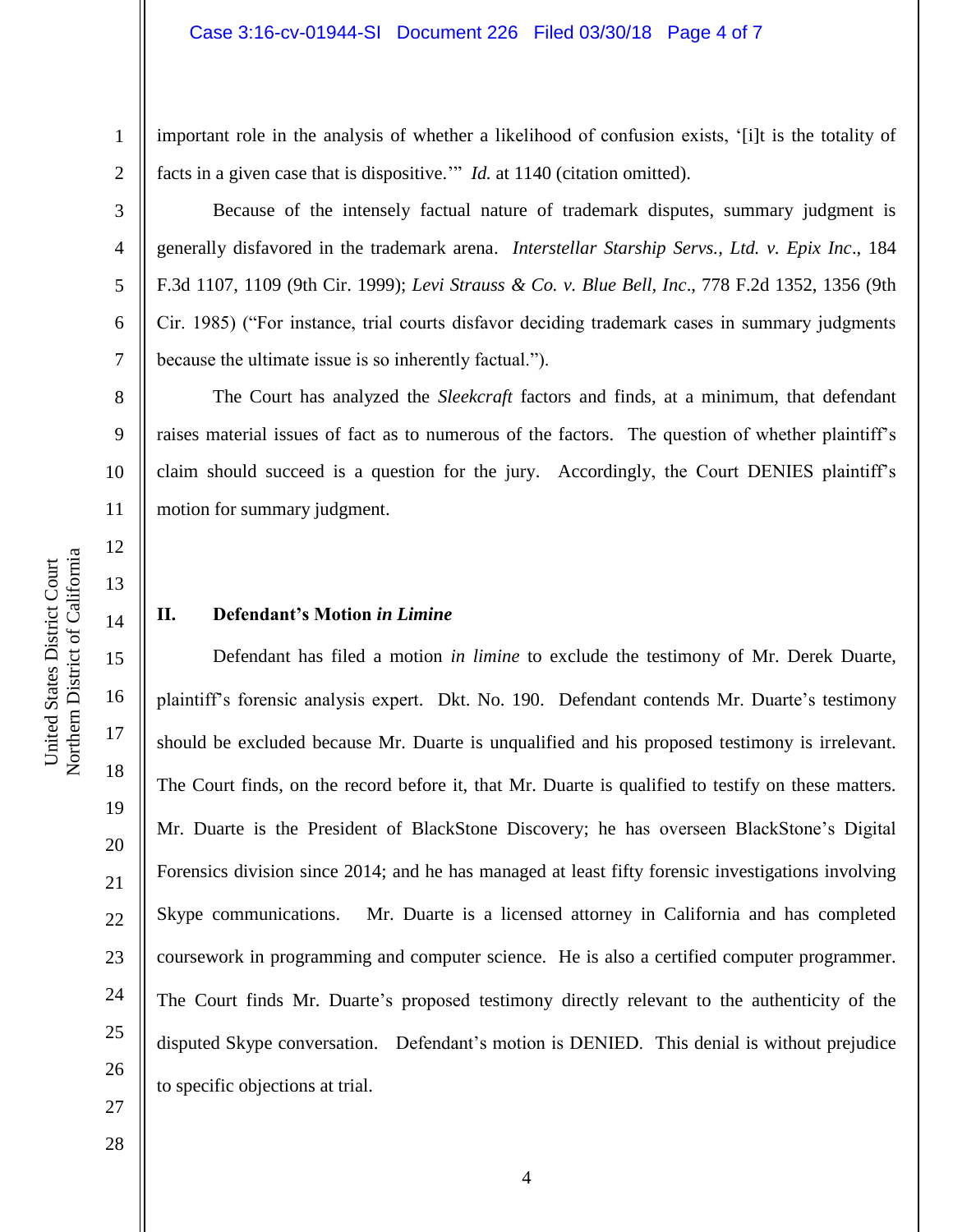#### **III. Plaintiff's Motion for Partial Terminating Sanctions**

Plaintiff GoPro moves for terminating sanctions, or in the alternative, for evidentiary and instructional sanctions, on the grounds that defendant 360Heros' forged evidence related to the parties' dispute over plaintiff's ABYSS mark. According to plaintiff, in November of 2016, in response to plaintiff's investigation of defendant's prior use defense, defendant produced to plaintiff two emails (in a single PDF format) containing the transcript of two 2014 Skype conversations between 360Heros' Mr. Kintner and Alexandre Jenny, the founder of GoPro subsidiary Kolor. In the Skype conversations as produced by 360Heros, Mr. Kintner references "abyss" twice. On February 5, 2014, Mr. Kintner asks Mr. Jenny: "[W]hile looking we've got some auto stitching issues with our v2 underwater abyss gear, can we discuss?" On March 20, 2014, Mr. Kintner asks Mr. Jenny: "Do you have a second to discuss our v2 underwater abyss?"

At his deposition, Mr. Kintner testified under oath that the PDF document was a true and correct copy of the Skype conversation. Mr. Kintner stated he had copied and pasted the Skype conversation between himself and Mr. Jenny into an email, and then sent it to himself. Mr. Kintner claimed the only alteration he made to the document was to highlight the two lines of conversation containing the word abyss. In response to GoPro's request for the Skype files in their native form, Mr. Kintner claims the original Skype conversation is no longer available to him.

19 20 21 22 23 24 As part of its investigation into 306Heros' claims, GoPro accessed equipment containing Mr. Jenny's end of the Skype conversation with Mr. Kintner. Mr. Jenny's Skype records did not contain the two highlighted lines referencing "abyss." To confirm their findings, GoPro retained BlackStone Discovery to conduct a forensic analysis. BlackStone accessed Mr. Jenny's Skype database and using Access Data FTK, a forensic imaging tool, determined that Mr. Jenny's imaged Skype database did not contain the two highlighted lines referencing abyss.

25 26 27 28 Defendant counters that BlackStone's results are unverifiable and unreliable because plaintiff's expert, Mr. Duarte, cannot verify that the data on Mr. Jenny's hard drive contains the same data as on the hard drive in 2014. According to defendant, it is more likely that Mr. Jenny modified the metadata associated with the file. Further, defendant argues that the document is

1

2

3

4

5

6

7

8

9

10

11

12

13

14

15

16

17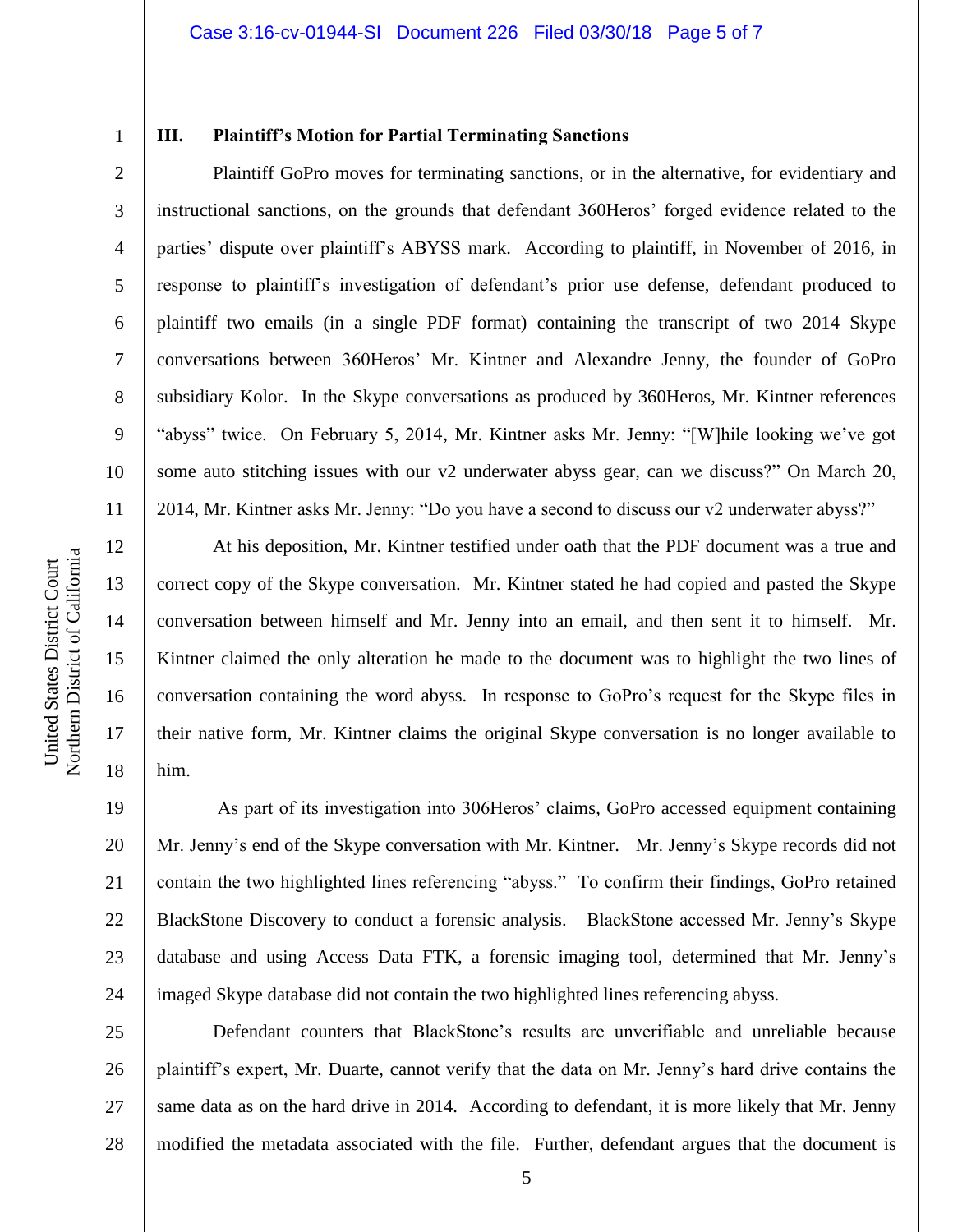1 immaterial and irrelevant to its defense.

A terminating sanction, such as dismissal or default, is a harsh penalty and should only be imposed in extreme circumstances. *Ferdik v. Bonzelet*, 963 F.2d 1258, 1260 (9th Cir. 1992). "[S]anctions are appropriate only in 'extreme circumstances' and where the violation is 'due to willfulness, bad faith, or fault of the party.'" F*air Hous. of Marin v. Combs*, 285 F.3d 899, 905 (9th Cir. 2002) (quoting *United States v. Kahaluu Constr. Co., Inc*., 857 F.2d 600, 603 (9th Cir. 1988)).

A district court should also consider: "'(1) the public's interest in expeditious resolution of litigation; (2) the court's need to manage its docket; (3) the risk of prejudice to the other party; (4) the public policy favoring the disposition of cases on their merits; and (5) the availability of less drastic sanctions.'" *Dreith v. Nu Image, Inc.*, 648 F.3d 779, 788 (9th Cir. 2011). "[W]here a court order is violated, factors 1 and 2 support sanctions and 4 cuts against case-dispositive sanctions, so 3 and 5, prejudice and availability of less drastic sanctions, are decisive." *Valley Eng'rs v. Electric Eng'g Co.*, 158 F.3d 1051, 1057 (9th Cir. 1998).

The Court is not persuaded by defendant's explanation of the suspect document, and concludes on the present record that defendant deliberately altered it in an effort to strengthen its legal position with respect the ABYSS mark. GoPro argues it has been prejudiced because as part of its investigation into 360Heros' prior use defense, GoPro incurred various expenditures, including having to locate and hire an expert to forensically investigate the Skype chat. Sanctions less drastic than terminating sanctions are available to remedy any potential prejudice to GoPro. Accordingly, the Court finds that sanctions are warranted, and that the appropriate sanctions in this case are twofold: (1) an adverse inference instruction at trial, related to Mr. Kintner's conduct<sup>2</sup>; and (2) reimbursement to GoPro of the costs incurred in retaining Mr. Duarte, including expenses paid to Mr. Duarte and the cost of attorney time required to locate and retain Mr. Duarte.

25 26

 $\overline{a}$ 

2

3

4

5

6

7

8

9

10

11

12

13

14

15

16

17

18

19

20

21

22

23

<sup>27</sup> 28  $2$  The jury will be instructed that it can infer from the fact that the Skype conversations differ that Mr. Kintner tampered with evidence and that Mr. Kintner has failed to account for the original data. The jury may consider and draw adverse inferences from these facts.